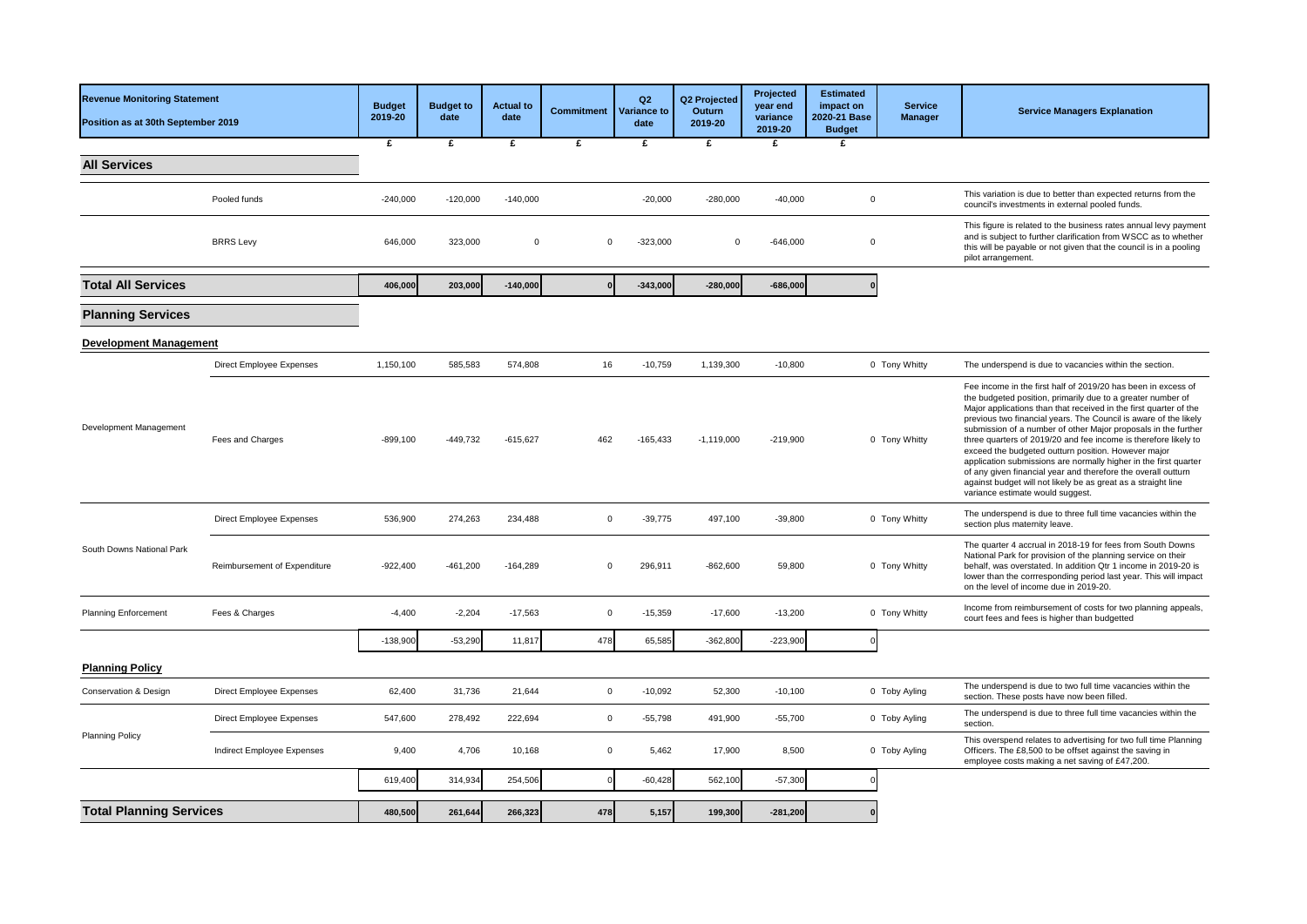## **Community Services and Culture**

| Culture |  |  |
|---------|--|--|

| <b>Tourism Support</b>                | Grants and Subscriptions                                           | 50,000     | 25,000     | $\Omega$   | $\mathbf{0}$ | $-25,000$  | $\Omega$   | $-50.000$  | 0 Sarah Peyman         | The funding for Visit Chichester previously ran from 1st March<br>to 28th February. To bring in line with the financial year, 13<br>months worth was paid in 18-19. As such the next payment is<br>due 1st April 2020.                                                                                                                                                   |
|---------------------------------------|--------------------------------------------------------------------|------------|------------|------------|--------------|------------|------------|------------|------------------------|--------------------------------------------------------------------------------------------------------------------------------------------------------------------------------------------------------------------------------------------------------------------------------------------------------------------------------------------------------------------------|
|                                       |                                                                    | 50,000     | 25,000     | $\Omega$   |              | $-25,000$  |            | $-50,000$  |                        |                                                                                                                                                                                                                                                                                                                                                                          |
| <b>Communities</b>                    |                                                                    |            |            |            |              |            |            |            |                        |                                                                                                                                                                                                                                                                                                                                                                          |
| <b>Voluntary Sector</b>               | Grants and Contributions to Outside<br>Orgs                        | 178,100    | 89,100     | 101,625    | $\Omega$     | 12,541     | 148,200    | $-29,900$  | 0 David Hyland         | A grant payment to a voluntary organisation was duplicated in<br>2018-19. This error was identified and reversed in 2019-20,<br>and as a result the reversal will neutralise the impact of the<br>2019-20 grant payment, giving an underspend of £29,900 in<br>2019-20.                                                                                                  |
| CCTV                                  | Communications and Computing                                       | 77,800     | 77,800     | 2,244      | $\Omega$     | $-75,556$  | 64,800     | $-13,000$  | 0 Pam Bushby           | The CCTV monitoring contract is currently undderspending on<br>a recurring basis of approximately £13,000 against the base<br>budget. This contract is due to be renewed in 2020-21, and it is<br>currently considered that the full budget may be required.                                                                                                             |
|                                       | Reimbursement of Expenditure                                       | $-15,000$  | $-3,750$   | $-15,000$  | $\mathbf 0$  | $-11,250$  | $-10,000$  | 5,000      | 5,000 Pam Bushby       | A reduction of income as one the partners of the scheme is no<br>longer participating and therefore no longer making an annual<br>contribution                                                                                                                                                                                                                           |
|                                       |                                                                    | 240,900    | 163,150    | 88,869     |              | $-74,265$  | 203,000    | $-37,900$  | 5,000                  |                                                                                                                                                                                                                                                                                                                                                                          |
|                                       | <b>Total Community Services and Culture</b>                        | 290,900    | 188.150    | 88,869     |              | $-99,265$  | 203.000    | $-87.900$  | 5,000                  |                                                                                                                                                                                                                                                                                                                                                                          |
| <b>Growth, Place and Regeneration</b> |                                                                    |            |            |            |              |            |            |            |                        |                                                                                                                                                                                                                                                                                                                                                                          |
| <b>Property and Growth</b>            |                                                                    |            |            |            |              |            |            |            |                        |                                                                                                                                                                                                                                                                                                                                                                          |
|                                       | Direct Employee Expenses                                           | 434,700    | 220,830    | 176,807    |              | $-44,023$  | 367,000    | $-67,700$  | 0 Victoria McKay       | Underspend is due to vacant post in the team in Q1 and most<br>of Q2. Valuation and Estates Manager post previously vacant<br>and now filled.                                                                                                                                                                                                                            |
| <b>Estates Team</b>                   | <b>Customer and Client Receipts</b><br>Estates: St. James with NRS | $-209,000$ | $-106.194$ | $-118,552$ |              | $-12.358$  | $-221,000$ | $-12,000$  | 0 Victoria McKay       | Back rent was due following completion of rent reviews - so will<br>be reflected at year end.                                                                                                                                                                                                                                                                            |
|                                       | <b>Customer and Client Receipts</b><br>Plot 12 Terminus Road       |            |            | $-18,190$  |              | $-18,190$  | $-21,300$  | $-21,300$  | -21,300 Victoria McKay | There are parking agreements in place for tenants. The leases<br>for which will expire in August 2023.                                                                                                                                                                                                                                                                   |
| <b>Building Services</b>              | <b>Direct Employee Expenses</b>                                    | 193,600    | 98.578     | 66,184     |              | $-32,394$  | 124,400    | $-69.200$  | 0 Victoria McKay       | One vacant post in the team is not yet filled - anticipating this<br>will continue through Q3. Currrent Trainee Building Surveyor<br>not yet at maximum grade as training not completed. Training<br>to be funded from salary underspend at £9,000 in total across<br>2019/20 and 2020/21. Building Services Manager post to<br>remain 1.00 FTE for succession planning. |
| <b>Economic Development</b>           | <b>Direct Employee Expenses</b>                                    | 241,300    | 122,708    | 105,624    |              | $-17,084$  | 216,500    | $-24,800$  | 0 Victoria McKay       | Underspend is due to vacancies in the team in Q1 and part Q2.<br>Vacant posts now filled.                                                                                                                                                                                                                                                                                |
|                                       |                                                                    | 660,600    | 335,922    | 211,873    |              | $-124,049$ | 465,600    | $-195,000$ | $-21,300$              |                                                                                                                                                                                                                                                                                                                                                                          |
|                                       |                                                                    |            |            |            |              |            |            |            |                        |                                                                                                                                                                                                                                                                                                                                                                          |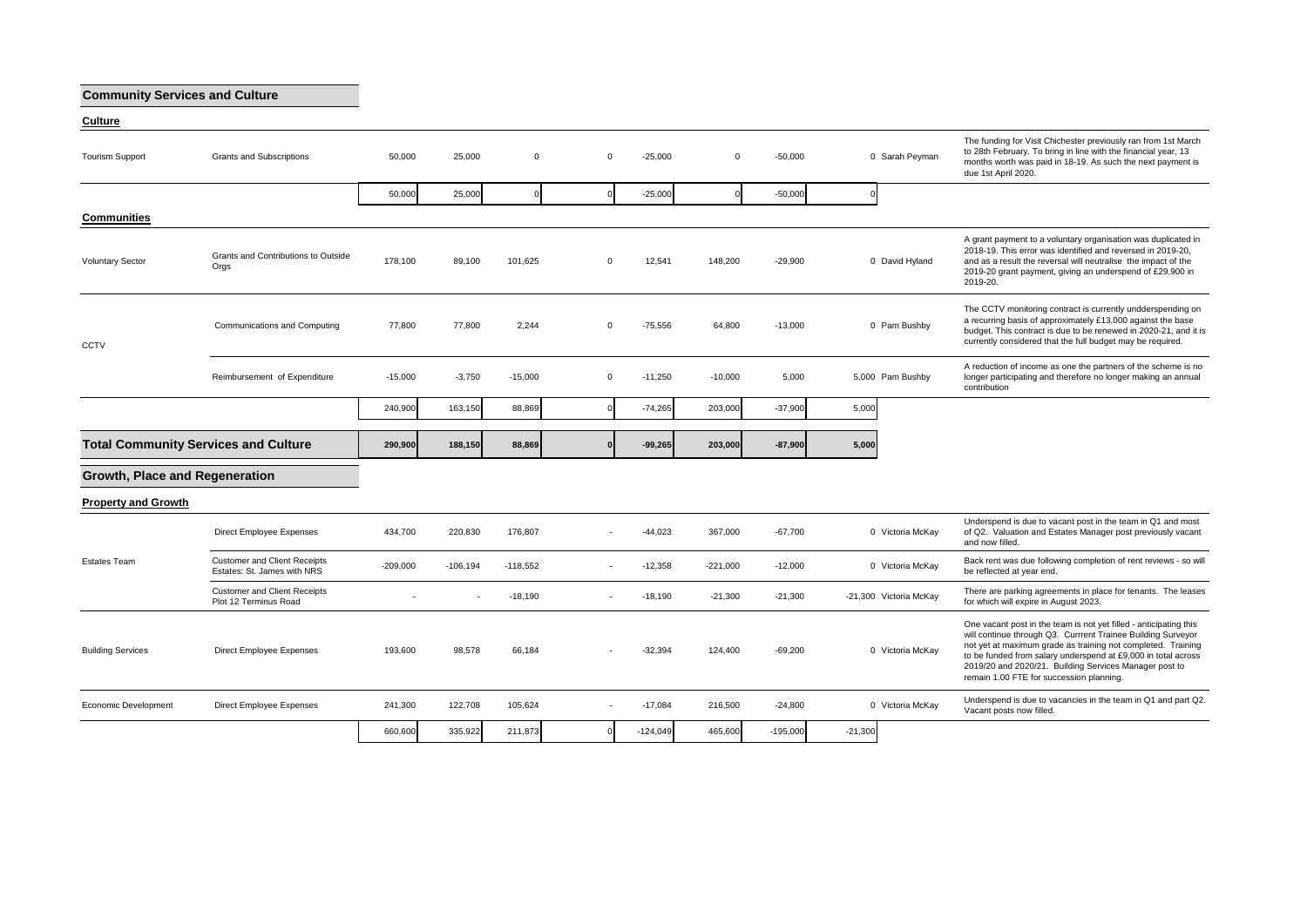| <u>Place</u>                      |                                                 |              |              |              |          |            |              |           |           |                        |                                                                                                                                                                                                                                                                                                                                                                                                                                                                                                                                                                                                                                                                                                                                                                                                                                                                                                                                                           |
|-----------------------------------|-------------------------------------------------|--------------|--------------|--------------|----------|------------|--------------|-----------|-----------|------------------------|-----------------------------------------------------------------------------------------------------------------------------------------------------------------------------------------------------------------------------------------------------------------------------------------------------------------------------------------------------------------------------------------------------------------------------------------------------------------------------------------------------------------------------------------------------------------------------------------------------------------------------------------------------------------------------------------------------------------------------------------------------------------------------------------------------------------------------------------------------------------------------------------------------------------------------------------------------------|
|                                   | <b>Energy Costs</b>                             | 68,800       | 68,800       | $\mathbf 0$  | $\Omega$ | $-68,800$  | 53,800       | $-15,000$ |           | -15,000 Tania Murphy   | All surface car parks now have solar powered machines, and<br>the lighting at the multi storey car park has been upgraded with<br>a more power efficient system. Potential therefore for a budget<br>saving, although not totally clear at this stage the level of<br>saving. Will continue to monitor through 2019-20, and amend<br>2020-21 budget accordingly.                                                                                                                                                                                                                                                                                                                                                                                                                                                                                                                                                                                          |
| Car Parks                         | Income                                          | $-5,668,700$ | $-2,834,350$ | $-2,806,668$ |          | $-27.682$  | $-5,519,800$ | 148.900   |           | 0 Tania Murphy         | Quarter 2 assessment and calculations of parking income<br>suggest that there will be a shortfall of £148,900 at year end<br>based on the figures for the first half of the year. The<br>uncertainty around Brexit, increasing home working and<br>changing shopping habits are all factors which are considered<br>to have had an impact on parking income. Car park income is<br>affected by seasonal variations related to weather, peak<br>shopping times and events. The existing charges will remain in<br>place until 31st March 2020, with a review of charges currently<br>being undertaken to determine the tariffs which are applicable<br>from 1st April 2020. The Parking Services Team continue to<br>monitor transactions and income to assist with the final setting<br>of parking tariffs across the district. The parking income<br>budget was reduced during 2018/19 for the 2019/20 period to<br>reflect the change to circumstances. |
|                                   |                                                 | $-5,599,900$ | $-2,765,550$ | $-2,806,668$ |          | $-96,482$  | $-5,466,000$ | 133,900   | $-15,000$ |                        |                                                                                                                                                                                                                                                                                                                                                                                                                                                                                                                                                                                                                                                                                                                                                                                                                                                                                                                                                           |
|                                   | <b>Total Growth, Place and Regeneration</b>     | $-4,939,300$ | $-2,429,628$ | $-2,594,795$ |          | $-220.531$ | $-5.000.400$ | $-61.100$ | $-36,300$ |                        |                                                                                                                                                                                                                                                                                                                                                                                                                                                                                                                                                                                                                                                                                                                                                                                                                                                                                                                                                           |
|                                   | Housing, Communications, Licensing and Events   |              |              |              |          |            |              |           |           |                        |                                                                                                                                                                                                                                                                                                                                                                                                                                                                                                                                                                                                                                                                                                                                                                                                                                                                                                                                                           |
| <b>Communication &amp; Events</b> |                                                 |              |              |              |          |            |              |           |           |                        |                                                                                                                                                                                                                                                                                                                                                                                                                                                                                                                                                                                                                                                                                                                                                                                                                                                                                                                                                           |
| Street trading Licensing          | <b>Customer and Client Receipts</b>             | $-52,200$    | $-26.110$    | $-5.042$     |          | 21,068     | $-30.700$    | 21,500    |           | 0 Laurence Foord       | £15,000 of 2019-20 receipts in advance were collected in 2018-<br>19 and not adjusted for at year end, the result of which will<br>show a reduction in street trading income in 2019-20. In<br>addition actual income collected for 2019-20 will fall short of<br>the targeted budget by £6,500, because fewer bespoke<br>markets are being held in chichester. To address this shortfall,<br>task and finishing groups have been hosted, and reports have<br>been presented to the senior leadership team, on the potential<br>future delivery models for markets.                                                                                                                                                                                                                                                                                                                                                                                       |
| Licensing                         | Direct Employee Expenses                        | 119,400      | 60,789       | 47,250       |          | $-13,539$  | 97,800       | $-21,600$ |           | 0 Laurence Foord       | Due to maternity leave and a vacant post included in the base<br>budget for 19/20 there is a current underspend. The maternity<br>leave has now finished and the vacant post will be filled in<br>20/21.                                                                                                                                                                                                                                                                                                                                                                                                                                                                                                                                                                                                                                                                                                                                                  |
| Taxi Licensing                    | <b>Customer and Client Receipts</b>             | $-85,400$    | $-42,720$    | $-76,207$    |          | $-33,487$  | $-152,300$   | $-66,900$ |           | -10,000 Laurence Foord | We have seen and continue to see a significant increase in the<br>number of applications for private hire licenses - both drivers<br>and vehicles. As such income has increased. There are plans<br>in place to appoint an additional member of staff to deal with<br>the extra work required.                                                                                                                                                                                                                                                                                                                                                                                                                                                                                                                                                                                                                                                            |
|                                   |                                                 | $-18,200$    | $-8,041$     | $-33,999$    |          | $-25,958$  | $-85,200$    | $-67,000$ | $-10,000$ |                        |                                                                                                                                                                                                                                                                                                                                                                                                                                                                                                                                                                                                                                                                                                                                                                                                                                                                                                                                                           |
| and Events                        | <b>Total Housing, Communications, Licensing</b> | $-18,200$    | $-8,041$     | $-33,999$    |          | $-25,958$  | $-85,200$    | $-67.000$ | $-10,000$ |                        |                                                                                                                                                                                                                                                                                                                                                                                                                                                                                                                                                                                                                                                                                                                                                                                                                                                                                                                                                           |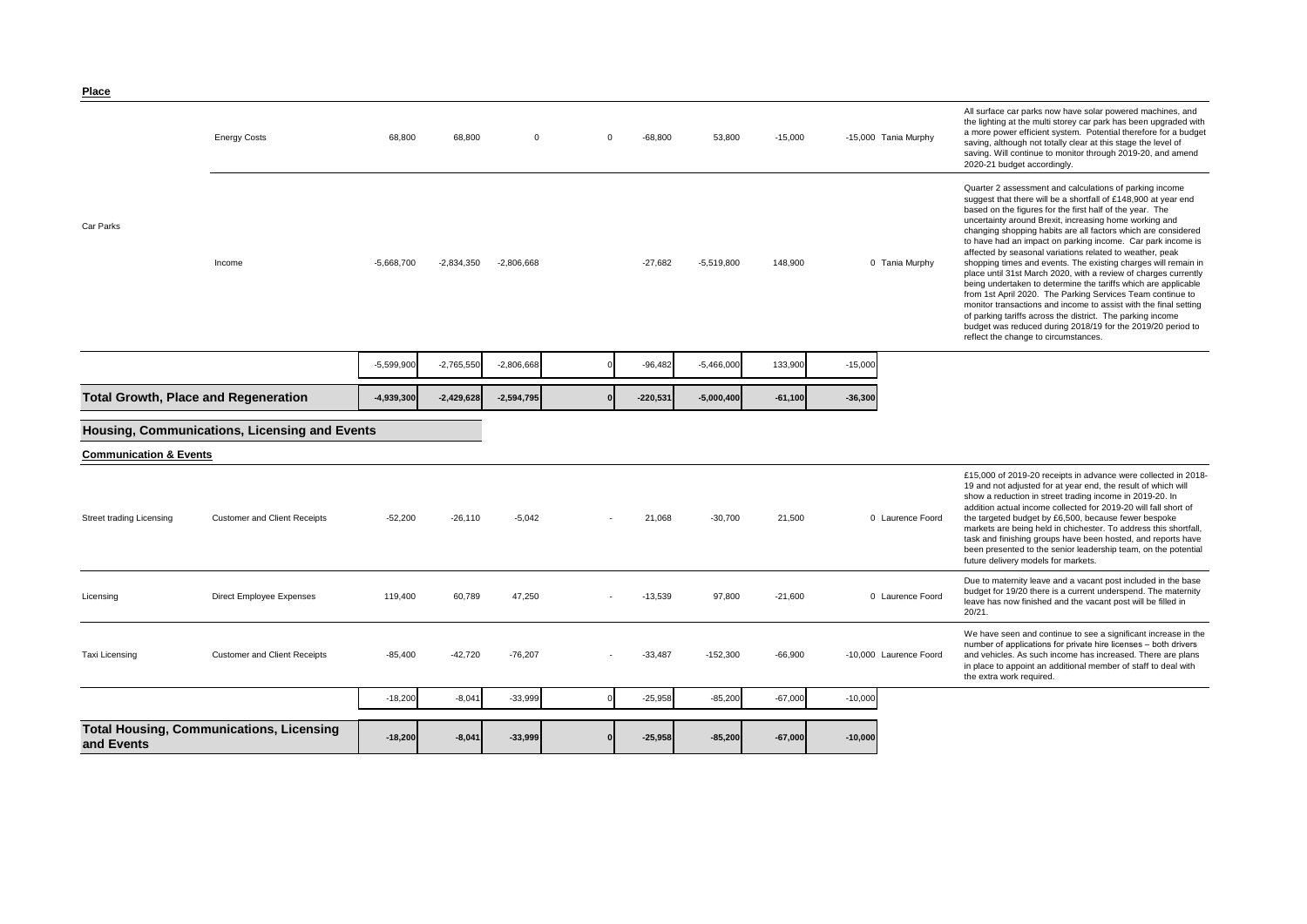## **Environment Services and Chichester Contract Services**

**Environmental Protection**

| <b>Environmental Protection Act</b>                       | Fees and Charges                                      | $-76,800$  | $-38,416$  | $-55,512$  | $\Omega$ | $-17,096$  | $-110,100$ | $-33,300$ |           | -23,200 Alison Stevens | Level of income has increased due to a different business<br>model and additional enforcement days, resulting in more<br>Fixed Penalty Notices being issued. Anticipate that the income<br>will be higher than budgeted.                                                                                                                                                                                                                                                                                                                                      |
|-----------------------------------------------------------|-------------------------------------------------------|------------|------------|------------|----------|------------|------------|-----------|-----------|------------------------|---------------------------------------------------------------------------------------------------------------------------------------------------------------------------------------------------------------------------------------------------------------------------------------------------------------------------------------------------------------------------------------------------------------------------------------------------------------------------------------------------------------------------------------------------------------|
| <b>Building Regulations:</b><br>Chargeable                | Fees and Charges                                      | $-415,500$ | $-207,832$ | $-203,204$ | $\Omega$ | 4,628      | $-389,800$ | 25,700    |           | 0 Alison Stevens       | The number of applications have increased for quarter 2<br>compared to last year and income is expected to follow the<br>same trend. However our systems do not identify the value of<br>applications, which may affect overall income. Income is mainly<br>affected by the housing market, there is great uncertainty of<br>the national economy and it is likely housing will remain<br>subdued at least until Brexit is dealt with. The £25,700 shortfall<br>in income for Qtr 2 is an improvement on the reported Qtr 1<br>forecast shortfall of £86,000. |
|                                                           |                                                       | -492.300   | $-246.248$ | $-258,716$ |          | $-12.468$  | $-499.900$ | $-7.600$  | $-23,200$ |                        |                                                                                                                                                                                                                                                                                                                                                                                                                                                                                                                                                               |
| <b>Contract Services</b>                                  |                                                       |            |            |            |          |            |            |           |           |                        |                                                                                                                                                                                                                                                                                                                                                                                                                                                                                                                                                               |
| Domestic Waste                                            | Staffing                                              | 1,781,500  | 907.807    | 964.410    | 1.865    | 58,468     | 1,861,500  | 80,000    |           | 55.000 Kevin Carter    | This budget has in recent years been overspent on a recurring<br>basis. These overspends were in the main funded from<br>additional income generated by the services provided by<br>Chichester Contract Services. Both staffing and income<br>budgets will be adjusted to reflect this as part of the 2020-21<br>budget setting process, leaving an unfunded element<br>estimated at some £55,000.                                                                                                                                                            |
|                                                           | <b>Transport Costs</b>                                | 497,100    | 225,432    | 362,000    |          | 136,568    | 534,100    | 37,000    |           | 0 Kevin Carter         | The majority of the CCS fleet is now over 7 years old and<br>maintenance costs are increasing more year on year. The fleet<br>replacement programme starts in 2021.                                                                                                                                                                                                                                                                                                                                                                                           |
|                                                           | <b>Recycling Credits</b>                              | $-769,000$ | $-384.500$ | $-204.848$ |          | 179.652    | $-731.800$ | 37.200    |           | 769,000 Kevin Carter   | It is anticipated that WSCC will withdraw recycling credits from<br>April 2020                                                                                                                                                                                                                                                                                                                                                                                                                                                                                |
| Green Waste                                               | Fees and Charges                                      | $-834,900$ | $-417,614$ | $-829,672$ |          | $-412,058$ | $-859,900$ | $-25,000$ |           | 0 Kevin Carter         | Anticipated surplus will be circa £25k although it has been<br>recognised there are additional costs associated with the year<br>on year increase in garden waste subscriptions                                                                                                                                                                                                                                                                                                                                                                               |
|                                                           |                                                       | 674,700    | 331,125    | 291,890    | 1,865    | $-37,370$  | 803,900    | 129,200   | 824,000   |                        |                                                                                                                                                                                                                                                                                                                                                                                                                                                                                                                                                               |
| <b>Contract Services</b>                                  | <b>Total Environment Services and Chichester</b>      | 182,400    | 84,877     | 33,174     | 1,865    | $-49,838$  | 304,000    | 121,600   | 800,800   |                        |                                                                                                                                                                                                                                                                                                                                                                                                                                                                                                                                                               |
|                                                           | Finance, Corporate Services and Revenues and Benefits |            |            |            |          |            |            |           |           |                        |                                                                                                                                                                                                                                                                                                                                                                                                                                                                                                                                                               |
| <b>Legal and Democratic Services</b>                      |                                                       |            |            |            |          |            |            |           |           |                        |                                                                                                                                                                                                                                                                                                                                                                                                                                                                                                                                                               |
| Democratic Representation and<br>Management               | Members Allowance                                     | 332,100    | 166,118    | 129,617    | 200      | $-36,301$  | 256,600    | $-75,500$ |           | 0 Nicholas Bennett     | In the last local election the boundary's changed, and as a<br>result the number of members dropped from 47 to 36. This has<br>led to a fall in the amount of allowances paid out. In<br>September an independent remuneration panel is meeting to<br>discuss all allowances that the members receive. The<br>likelihood is that due to the increase in size of the wards that<br>the allowances will increase, however there should still be a<br>saving as there are still less members than before.                                                        |
| Support Service - Legal Services Direct Employee Expenses |                                                       | 350,100    | 177,750    | 223,652    |          | 45,902     | 384,200    | 34,100    |           | 0 Nicholas Bennett     | Due to a long-term absence, agency staff have been employed<br>to cover a solicitor role. A delay in an anticipated phased<br>retirement is also impacting on the current staffing budgets.<br>These issues will be resolved in 2020-21.                                                                                                                                                                                                                                                                                                                      |
|                                                           |                                                       | 682,200    | 343,868    | 353,269    | 200      | 9,601      | 640,800    | $-41,400$ | $\Omega$  |                        |                                                                                                                                                                                                                                                                                                                                                                                                                                                                                                                                                               |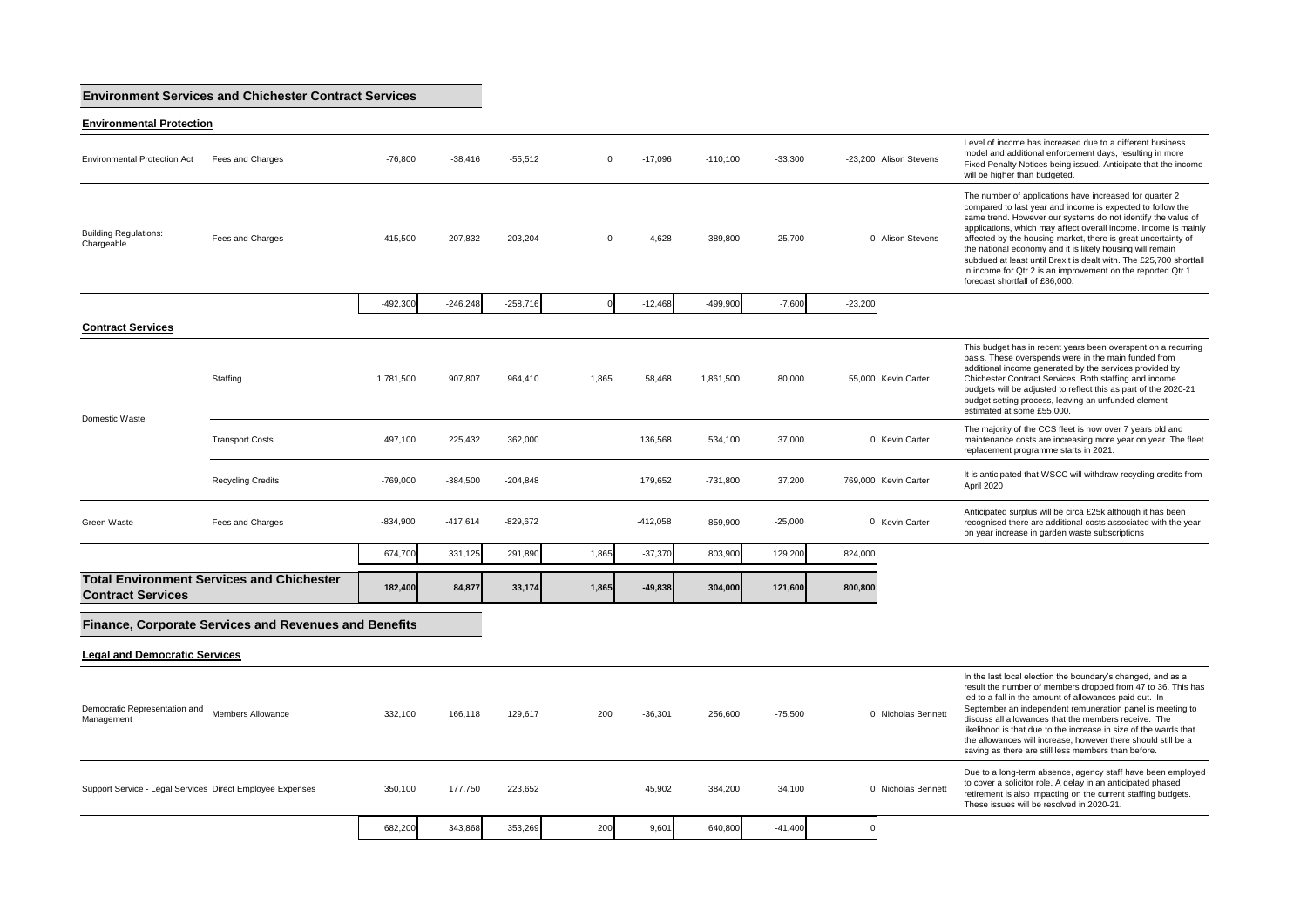**Business Support**

| Human Resources and Payroll     | <b>Professional Services</b>        | 8,400        | 4,204       | 6,088      | 7,715                    | 9,599      | 33,400       | 25,000    | 25,000 Joe Mildred      | This budget which is primarily used for corporate expenditure<br>such as Experian, Health Management for staff, and staff eye<br>checks is consistently overspent and not high enough for the<br>volume of expenditure. Continue monitoring and consider<br>proposing an increase to the budget in 2020-21 onwards.                                                                                                                                                                                                                                                                                                                                                                                                                                                                                                                                                                                                                        |
|---------------------------------|-------------------------------------|--------------|-------------|------------|--------------------------|------------|--------------|-----------|-------------------------|--------------------------------------------------------------------------------------------------------------------------------------------------------------------------------------------------------------------------------------------------------------------------------------------------------------------------------------------------------------------------------------------------------------------------------------------------------------------------------------------------------------------------------------------------------------------------------------------------------------------------------------------------------------------------------------------------------------------------------------------------------------------------------------------------------------------------------------------------------------------------------------------------------------------------------------------|
| Information Technology          | <b>Customer and Client Receipts</b> | $-3,000$     | $-1,504$    | $-23,287$  |                          | $-21,783$  | $-13,000$    | $-10,000$ | 0 Joe Mildred           | Due to payments from PPP Taking Care Ltd for 'fixed fees for<br>TSA between CDC and PPP'. This is down to telecoms<br>charges and staff time provided by CDC. At the time of setting<br>the 2019-20 budget this income was not anticipated so not<br>budgeted for.                                                                                                                                                                                                                                                                                                                                                                                                                                                                                                                                                                                                                                                                         |
| Information Technology          | Direct Employee Expenses            | 861,400      | 439,222     | 450,121    | $\overline{\phantom{a}}$ | 10,899     | 852,400      | $-9,000$  | 0 Joe Mildred           | Due to temporary working patterns within the team.                                                                                                                                                                                                                                                                                                                                                                                                                                                                                                                                                                                                                                                                                                                                                                                                                                                                                         |
|                                 |                                     | 866,800      | 441,922     | 432,922    | 7,715                    | $-1,285$   | 872,800      | 6,000     | 25,000                  |                                                                                                                                                                                                                                                                                                                                                                                                                                                                                                                                                                                                                                                                                                                                                                                                                                                                                                                                            |
| <b>Financial Services</b>       |                                     |              |             |            |                          |            |              |           |                         |                                                                                                                                                                                                                                                                                                                                                                                                                                                                                                                                                                                                                                                                                                                                                                                                                                                                                                                                            |
| <b>Statutory External Audit</b> | <b>Professional Services</b>        | 53,100       | 26,560      | 9,451      | 28,350                   | 11,241     | 37,800       | $-15,300$ | 0 Helen Belenger        | An anticipated underspend of £15,300 against the approved<br>budget is expected as a result of the agreed lower external<br>audit fees of £37,799 for 2019-20, which are in accordance<br>with the contract agreed with the Public Sector Audit<br>Appointments (PSAA) who conducted the procurement<br>exercise for this service on behalf of the Council.                                                                                                                                                                                                                                                                                                                                                                                                                                                                                                                                                                                |
| Net Op Exp Adj                  | Interest Payable                    | $\mathbf 0$  | $\mathbf 0$ | 16,871     | $\mathbf 0$              | 16,871     | 18,000       | 18,000    | 0 Helen Belenger        | Error in VAT treatment by estates re; Land at Eastgate.<br>Voluntary disclosure made and interest charged by HMRC.                                                                                                                                                                                                                                                                                                                                                                                                                                                                                                                                                                                                                                                                                                                                                                                                                         |
|                                 |                                     | 53,100       | 26,560      | 26,322     | 28,350                   | 28,112     | 55,800       | 2,700     |                         |                                                                                                                                                                                                                                                                                                                                                                                                                                                                                                                                                                                                                                                                                                                                                                                                                                                                                                                                            |
| <b>Revenues and Benefits</b>    |                                     |              |             |            |                          |            |              |           |                         |                                                                                                                                                                                                                                                                                                                                                                                                                                                                                                                                                                                                                                                                                                                                                                                                                                                                                                                                            |
|                                 | <b>Rent Allowances</b>              | 683,800      | 342,036     | 766,030    | 0                        | 423,994    | 592,800      | $-91,000$ | -145,500 Kerry Standing | The 2019-20 budgeted expenditure included an assumed<br>reduction based on the transfer of a percentage of working age<br>claims to Universal Credit. In the first six months of the current<br>financial year actual expenditure has reduced more sharply<br>than anticipated. To forecast the level of subsidy received an<br>average of the last 3 years subsidy percentages has been<br>used.                                                                                                                                                                                                                                                                                                                                                                                                                                                                                                                                          |
|                                 |                                     |              |             |            |                          |            |              |           |                         | The net effect of this against base budgets is estimated to be a<br>net increase in income of £91,000 if current expenditure levels<br>continue. This will continue to be monitored.                                                                                                                                                                                                                                                                                                                                                                                                                                                                                                                                                                                                                                                                                                                                                       |
|                                 | <b>Bad debt Provision</b>           | 195,800      | 97,900      | $\Omega$   |                          | $-97,900$  | 219,000      | 23,200    | 0 Kerry Standing        | The bad debt provision has had to be increased to account for<br>additional write off amounts. These amounts are forecast to<br>continue through 2019/20 and as such the bad debt provision<br>has had to be increased.                                                                                                                                                                                                                                                                                                                                                                                                                                                                                                                                                                                                                                                                                                                    |
| <b>Housing Benefits</b>         | Recovery of Overpayments            | $-1,383,600$ | $-691,800$  | $-280,567$ | $\Omega$                 | $-411,233$ | $-1,059,600$ | 324,000   | 400,000 Kerry Standing  | The level of identified HB overpayments prior to 2018-19 had<br>been significantly higher due to a number of DWP initiatives,<br>the impact of which saw a significant downturn in the previous<br>financial year. In addition, the introduction new working<br>practices to prevent overpayments from increasing further,<br>resulted in a reduction of identified overpayments against the<br>base budget forecast by some £500k in 2018-19. This has<br>been ongoing through 2019-20, and the impact of this change<br>was not apparent at the time of setting the 2019-20 base<br>budget. Current projections at Q2 predict an estimated loss of<br>£324,000 in 2019-20, and £400,000 in 2020-21.<br>A number of steps are being putting in place to improve Debt<br>Recovery and maximise income for the Council from 2020-21.<br>At this stage in the year we will continue to monitor expenditure<br>closely with the Finance Team. |